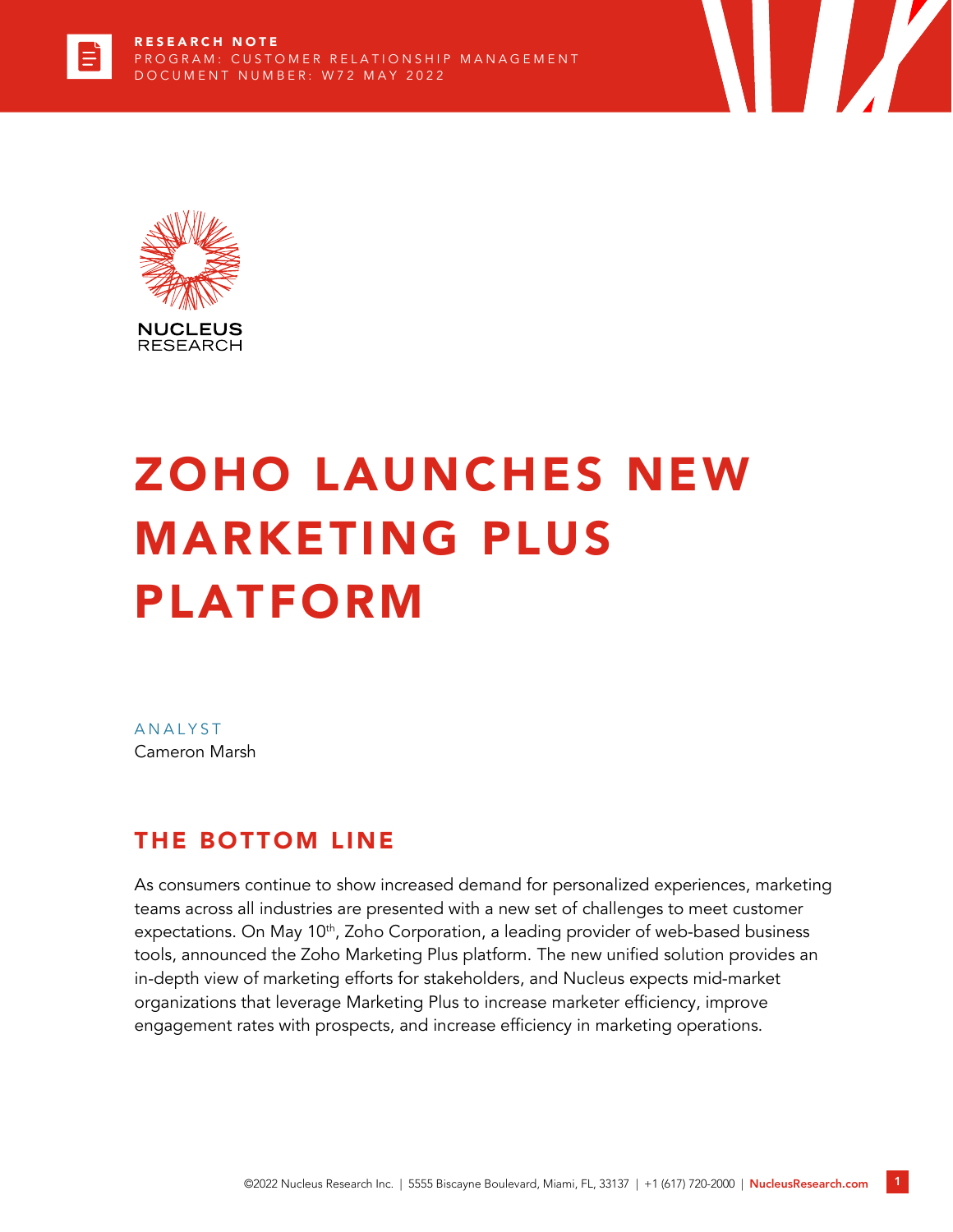#### **OVERVIEW**

The CRM space is evolving into a more encompassing "customer experience" space, and marketing capabilities must be highly targeted to each individual and closely align throughout all stages of the customer journey. Customer preferences and expectations are changing, and as a result, successful marketing campaigns are becoming significantly more complicated to plan and execute. Marketing teams that seek to overcome the additional complexity must have the ability to be agile in operations and establish a unified view of prospects. The increasing complexity also adds additional strain to CMOs, as they are experiencing increasing pressure to deliver effective campaigns and generate revenue. By eliminating data silos across disparate marketing operations, and reducing redundancies in tasks and data sources, Zoho's new marketing platform will allow marketers to increase agility and improve collaboration.

#### **ZOHO**

Zoho is a software company that offers more than 50 SaaS-based applications. The vendor's CRM application, Zoho CRM, is the most popular of these modules, with more than 250,000 organizations using the solution globally. The unified data model utilized across all Zoho applications enables strong integration and interoperability. Zoho CRM capabilities include salesforce automation, information management, lead and opportunity analysis, calendar

Highly targeted, consistent marketing messages increase open rates by 30%

management, and dashboards and insights powered by the vendor's AI engine, Zia. Zoho manages its own private cloud infrastructure, making its solutions simple to scale while providing customers with ownership of their own data.

On May 10<sup>th</sup>, Zoho announced its latest business application, Zoho Marketing Plus. Marketing Plus eliminates time-consuming and costly customizations required to provide customers with a tailored experience throughout the buying journey, incorporating marketing activities across campaign ideation, creation, execution, management, and measurement. The combination of the new marketing platform and Zoho CRM creates a full-stack unified marketing and sales solution that equips all involved stakeholders with the tools to increase engagement and improve customer experiences.